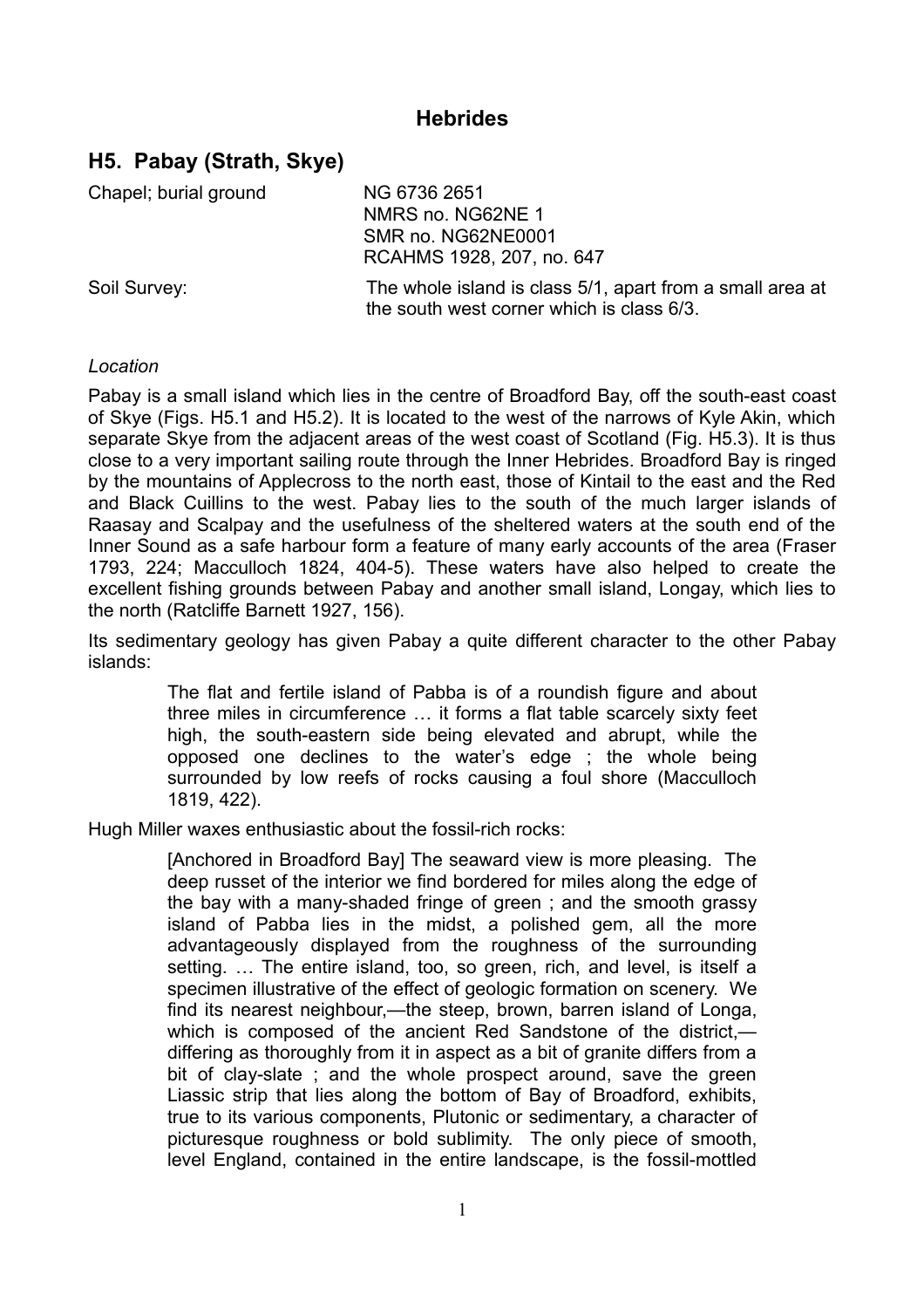island of Pabba. … This island, so soft in outline and colour, is formidably fenced round by dangerous reefs … He would be a happy geologist who, with a few thousands to spare, could call Pabba his own. It contains less than a square mile of surface ; and a walk of little more than three miles and a half among the line where the waves break at high water brings the traveller back to his starting point ; and yet, though thus limited in area, the petrifactions of its shores might themselves fill a museum (Miller 1858, 163, 169-70).

The island is formed from shales and shaly sandstones of the Lower Lias (Jurassic limestone series), through which a number of Tertiary doleritic and basaltic dykes have intruded. It is these which extend out from the shore, making landing on Pabay difficult, a feature most clearly illustrated by the Admiralty Chart of 1857 (Fig. H5.2). The shales and sandstones have been overlain by raised beach deposits producing fertile soils (in modern land capability terms, class 5/1) across all but the south west part of the island, which is dominated by peat (class 6/3), though most of the south east corner of the island is also described as 'moss' on the earlier editions of the OS map (1882, 1904). A shell beach at the northeast corner of the island will have provided useful additional fertiliser.

Occupation of the island, in the form of midden material and lithics found in two locations, can be traced back to the prehistoric period, perhaps as far back as the Mesolithic (NMRS no. NG62NE 3, NG 6771 2657 and NG62NE 4, NG 6770 2794). However, there is little evidence for settlement to bridge the gap between the Mesolithic and the sixteenth century. From this period onwards, the island is shown on maps and charts, being first named on Blaeu's map of 1654. There is now a single occupied farm on the west side of the island, which has been in existence since at least the 1860s (Muir 1861, 164; Ratcliffe Barnett 1927, 156; NMRS no. NG62NE 2, centred NG 6707 2646). The jetty, which first appears on the OS Second edition map (1904), lies at the southwestern corner of the island; it is also possible to anchor off this point, while the beacon Sgeir Gobhlach appears on the First edition map (1882) (Haswell-Smith 2004, 153). A cluster of roofed and unroofed buildings is shown at the head of the jetty on the OS First edition map (1882), while a sheep pen is depicted on the current edition in this location.

#### *Historical Descriptions*

The strategic location of Pabay may have given rise to its sixteenth-century reputation as being a haunt of 'pirates and so-called "broken men"' (Haswell-Smith, 2004, 153):

At the shore of Sky foresaid, lyes ane iyle callit Pabay, neyre ane myle in lenthe, full of woodes, guid for fishing, and a main shelter for theives and cut-throats. It perteins to M'Kynnoun (Monro 1549 (1994), 505).

By the eighteenth century Pabay had been cleared of trees and was significant for its pasturage (Pennant 1774 (1998), 282). This was particularly important for the black cattle on which much of the wealth of Skye was based:

> A League further North lies the Isle Pabhay, about two Miles in Circumference, it excels in Pasturage, the Cows in it afford near double the Milk that they yield in Skie. In the Dog Days there is a big Flye in this Isle, which infests the Cows, makes them run up and down, discomposes them exceedingly, and hinders their Feeding, insomuch that they must be brought out of the Isle, to the Isle of Skie ; this Isle affords abundance of Lobsters, Limpets, Wilks, Crabs, and ordinary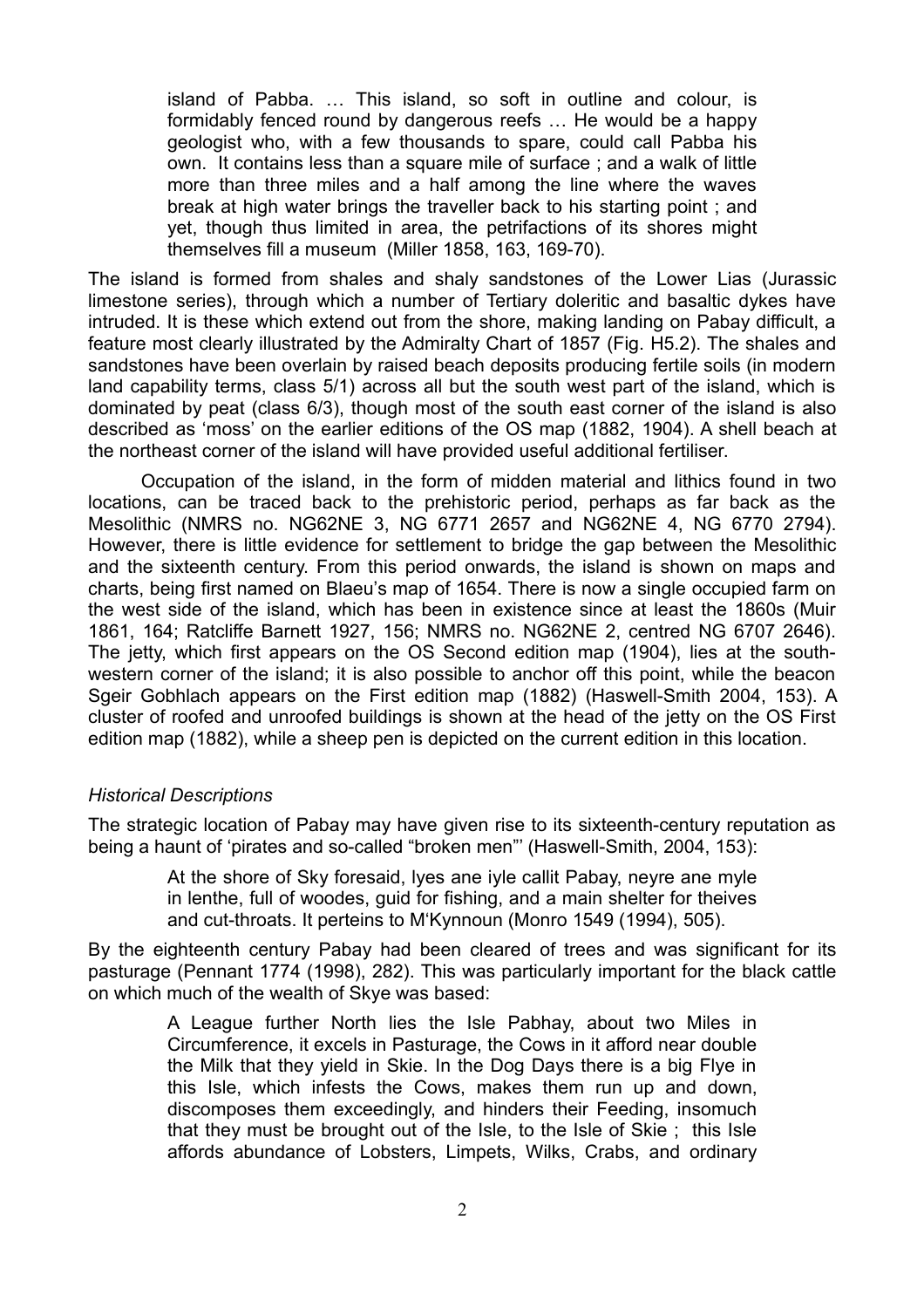#### Sea Plants (Martin 1703 (2003), 162).

In the First Statistical Account the importance of the island for winter grazing is stressed; here the island is said to have been able to support 70 to 80 cattle, but only for half a year, a qualification which may also underlie Martin's story of the Dog Days (Fraser 1793, 223). The island was still owned by Mackinnon, being tenanted by a cadet branch of the family at the beginning of the eighteenth century (Nicolson 1930 (1994), 127-8). Pabay lies in the parish of Strath, which with Sleat, forms the most fertile part of Skye. Areas of better ground surround Broadford Bay and Pabay, where the cattle could be taken while the crops ripened, may have been particularly important in this context.

### *Ecclesiastical History*

The remains of a church and burial ground on Pabay are first noted by T. S. Muir:

PABBA, like most others of the name, is a low grassy island of small size, lying two or three miles out from Broadford. Though now with scarcely a bush, and inhabited by one family only, in Dean Monro's time (1594) it was " full of woodes, guid for fishing, and a main shelter for thieves and cut-throats." It is not certain to what saint the church was dedicated. Of it nothing exists but the foundations its external length was only 21 feet. There is difficulty in determining the precise limits of the burying-ground, but it seems to have included two other buildings, the most preserved of which is a curious semicircular structure rudely and somewhat irregularly formed of uncemented stones of large size, and measuring 9 feet from north to south, and 6 from east to west. In local speech it is the Altar, but whether of Christian or Pagan dedication, no one presumes to know. In the centre of it is an irregular circle of stones, smaller than those without, and on the south the enclosing wall of the outer building is formed lengthways of two large oblong blocks, placed a little asunder at the middle so as to leave an entrance-way between (Muir 1861, 164-5).

Neither the Altar (Fig. H5.4) nor any additional buildings are mentioned by the surveyors for the first Ordnance Survey a few years later and they were equally at a loss as to the date, lifespan and dedication of the chapel, although a pencil note that it was quite evidently 'one of the many Culdees Chapels to be found in the Western Hebrides' was subsequently added to their description (Ordnance Survey 1876, Original Object Name Books, Inverness-shire, Book 11, 43). The 'Ruins of' the chapel are shown within an oval enclosure, annotated as 'Graveyard disused', on the First edition map (1882). The RCAHMS do note the presence of two buildings, one to the north west and one to the south west, both of which lie outside the graveyard enclosure and which they considered to be much later in date. The chapel lies on the east side of the only burn, which runs from the centre of the island to the southern shore, and is situated on some of the poorer, more marshy ground on the island (as is the present farm) (Fig. H5.5).

In spite of the lack of antiquarian and archaeological knowledge of the chapel, it does figure prominently in local tradition. According to Lamont's history of the parish of Strath, the site was originally 'a Druidical grove' in which 'a little Christian chapel' was built, following the conversion of Skye by St. Maolrubha (1913 (1983), 39). The possibility that Maolrubha was specifically associated with the church on Pabay is perhaps significant given the potential links between Pabay and two of the early church sites closest to the island. On the mainland of Skye, more or less opposite Pabay, is Cill Ashik, which has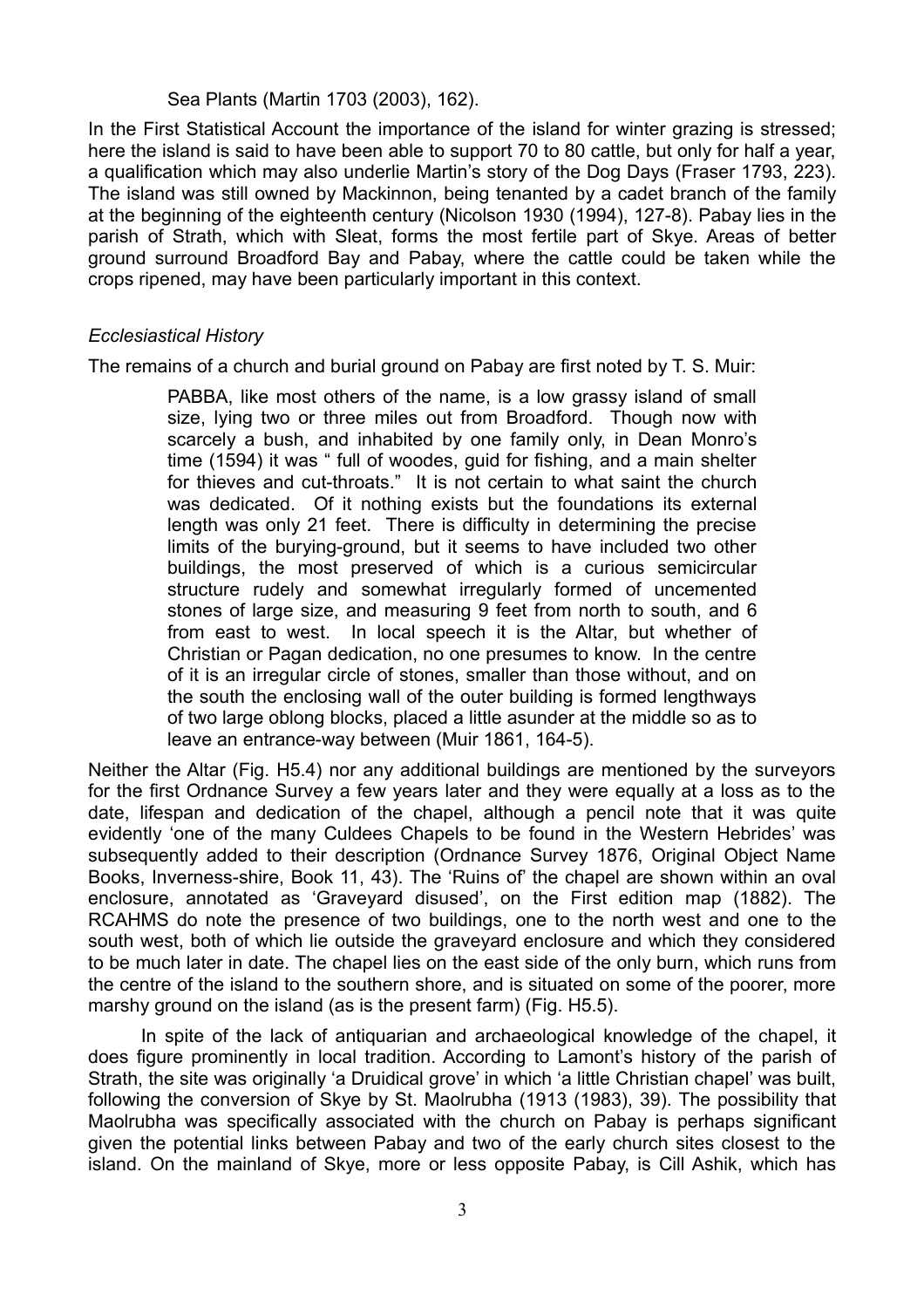strong connections with Maolrubha (ibid., 33ff; Forbes 1923, 52-3; Seton Gordon 1950, 62- 3) and archaeological evidence confirms that the religious significance of the site does extend back into the Early Medieval period (NMRS/SMR no. NG62SE 1, NG 6867 2426). This consists of a tenth-century strap end found in a rabbit burrow in the north east corner of the graveyard. The associated Tobar Ashaig has a graffiti-style cross (Fisher 2001, 102; Fisher 2002, 41-2; NMRS/SMR no. NG62SE 26, NG 687 242). Ashik (which derives from the Gaelic word for ferry, aiseag), first appears as Askimilruby in 1505 (OPS, 343-4; Forbes 1923, 52; Watson 1926 (1993), 288). Traditionally, Maolrubha is said to have floated across to Ashig from Applecross on a large stone (Lamont 1913 (1983), 33-4).

On the largest of the three Crowlin Islands, which lie off the southern tip of the Applecross peninsula, bridging the distance between Applecross and Pabay, there is an annat name. No structural traces remain and it survives simply as the place-name, Port na h-Annaide or Camus na h-Amait. Confusingly, it is Crowlin Beg which is named as St. Rufus's island, 'the red priest's island', on Thomson's maps (Reeves 1862, 281-2; OPS, 402; Watson 1926, 253; OS First Edition Sheet CIXA 1875 (1880); NMRS/SMR no. NG63SE1, NG 6964 3472). Away from the fertile lands around Broadford Bay, on the west side of the parish, there is another early church site, dedicated to St. Maolrubha, at Kilmaree (Lamont 1913 (1983), 40-2). Kilmori, Aisk and Pabba are noted as three of the four 'Popish chapels' in the parish at the end of the eighteenth century (Fraser 1793, 226).

However, the chapel on Pabay is associated with St. Columba in a story recounted by Otta Swire about an encounter between a priest from Pabay and the 'little people' (Swire 1952 (1999), 13). St. Columba is strongly associated with Skye, although according to Adomnan's Life - the purpose of the two visits he made to the island are unclear (Nicolson 1930 (1994), 10; Sharpe 1995, 136-7, 175, 293-4). The 'Cathedral of the Isles' at Skeabost, the possible monastic site in Loch Choluim Chille, near Uig, Eilean Chaluim Chille in Loch Portree (the loch was formerly also called after Columba), and two of the islands off the north coast (Fladda Chuain and Eilean Trodday) are all dedicated to St. Columba (Nicolson 1930 (1994), 10). How much weight can be placed on these dedications and the potential affiliations is unclear; it is possible that Columba's cult dominated in the northern half of the island, while Maolrubha's cult held sway in the south (ibid.). The association of Pabay with Columba may, therefore, represent a mistaken assumption that Columba was the most significant saint in Skye.

Immediately to the north of Pabay, the chapel on the island of Scalpay, with its plain outline Latin cross, is dedicated to the obscure St. Frangaig, while the important church on Raasay, the larger island to the north of Scalpay, with its varied collection of sculpture, is dedicated to St. Moluog, bishop of Lismore (Fisher 2001, 102-3, Fisher 2002, 41-2). Of the other ecclesiastical sites in the parish of Strath - in addition to Pabay, Kilmaree and Ashaig - the parish church, which is dedicated to Christ, forms the fourth of the Popish chapels mentioned by Fraser (1793, 226). Fraser's successor as minister of the parish, Mackinnon, adds Kilbride and Teampuil Chòain at Boreraig, both on the west coast, to the list. Another annat place-name, surviving as Clach na h-Annait and Tobar na h-Annait, both of which are close to Kilbride and Tobar Chliamen (?St. Clement's Well), complete the picture (Mackinnon 1840, 302).

Both Lamont and Swire believed the chapel on Pabay to have fallen into disuse at an early date. Lamont saw this as a result of Viking raids, but that, while Ashaig and Kilbride were not rebuilt, Teampull Frangaig and the church on Pabay were brought back into use by the converted Norsemen (Lamont 1913 (1983), 50-2). Swire provides no indication of date for the abandonment of the church on Pabay; after the monks had left, robbers and outlaws, who had found a refuge on the island following the clearance of the